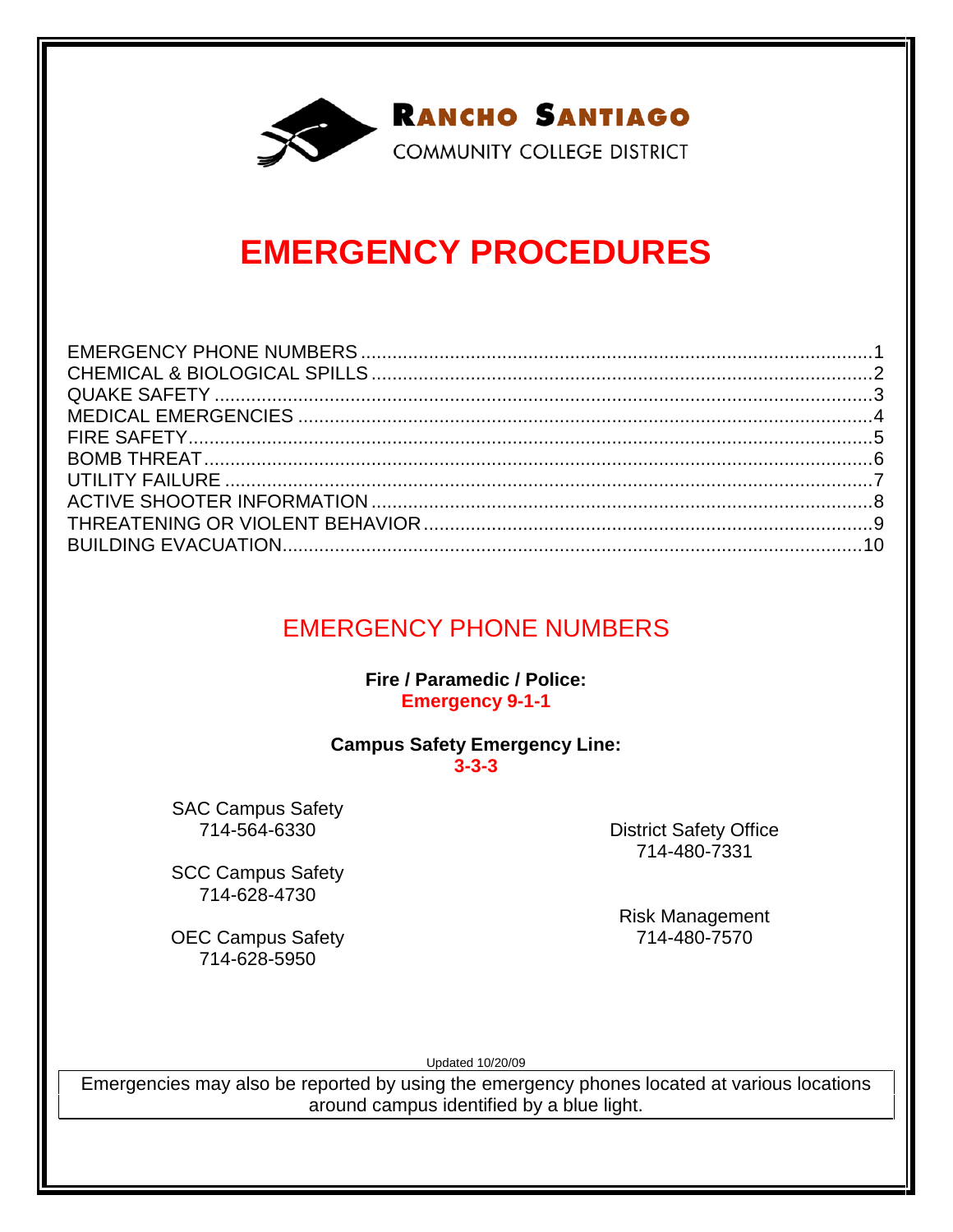# CHEMICAL & BIOLOGICAL SPILLS

#### **Prepare for a Spill**

The nature and quantity of hazardous substances used in laboratories require preplanning to respond safely to chemical spills. The clean-up of a chemical spill should only be done by knowledgeable and experienced personnel. Spill kits with instructions, absorbents, protective equipment and disposal bags and labels should be available to clean up minor spills. A minor chemical spill is one that the laboratory staff is capable of handling safely without the assistance of emergency personnel. All other chemical spills are considered major.

All laboratories utilizing hazardous chemicals must have standard operating procedures that address chemical spill response actions. These SOPs must identify appropriate response equipment, procedures and limitations.

#### **Chemical Spill**

- Remove any affected personnel from the area.
- If spill is flammable, turn off ignition and heat sources, evacuate area, activate fire alarm.
- Close doors to affected area.
- If spill or its vapor migrates outside of laboratory to other occupied spaces, activate building evacuation alarm
- Attend to injured personnel, as necessary.
- **Call the Campus Safety Office 3-3-3.**
- **Call 911 if it is a large spill or possibly life threatening**.
- Contain the spill, unless doing so poses a risk, and alert others in the immediate area.
- Before attempting to clean up the spill, know what the chemical is and locate the appropriate MSDS (Material Safety Data Sheet). Wear appropriate personal protective equipment (gloves, aprons, face shield, etc). Follow instructions on that sheet.

#### **Chemical Spill to the Body**

- Immediately flood exposed area with water (faucet, safety shower) for at least 15 minutes.
- **Call the Safety Office.**
- For a splash to the eyes, immediately rinse eyes and inner surface of eyelid with water continuously for 15 minutes. Forcibly hold eye open to ensure effective wash.
- Locate the MSDS, follow instructions and seek medical attention.
- Report incident to supervisor.

#### **Blood Spills**

- Isolate the area and alert personnel in immediate area of spill.
- Personal protective equipment must be worn such as gloves, protective clothing, and eye and face protection.
- Attend to injured or contaminated persons and remove them from exposure.
- **Notify Custodial Services for clean up**.
	- o Cover spill with paper towels or other absorbent materials. Use biohazard spill kit.
	- o Use paper towels to wipe up the spill, working from the edges into the center.
	- o Clean spill area with fresh towels soaked in disinfectant (10% bleach solution).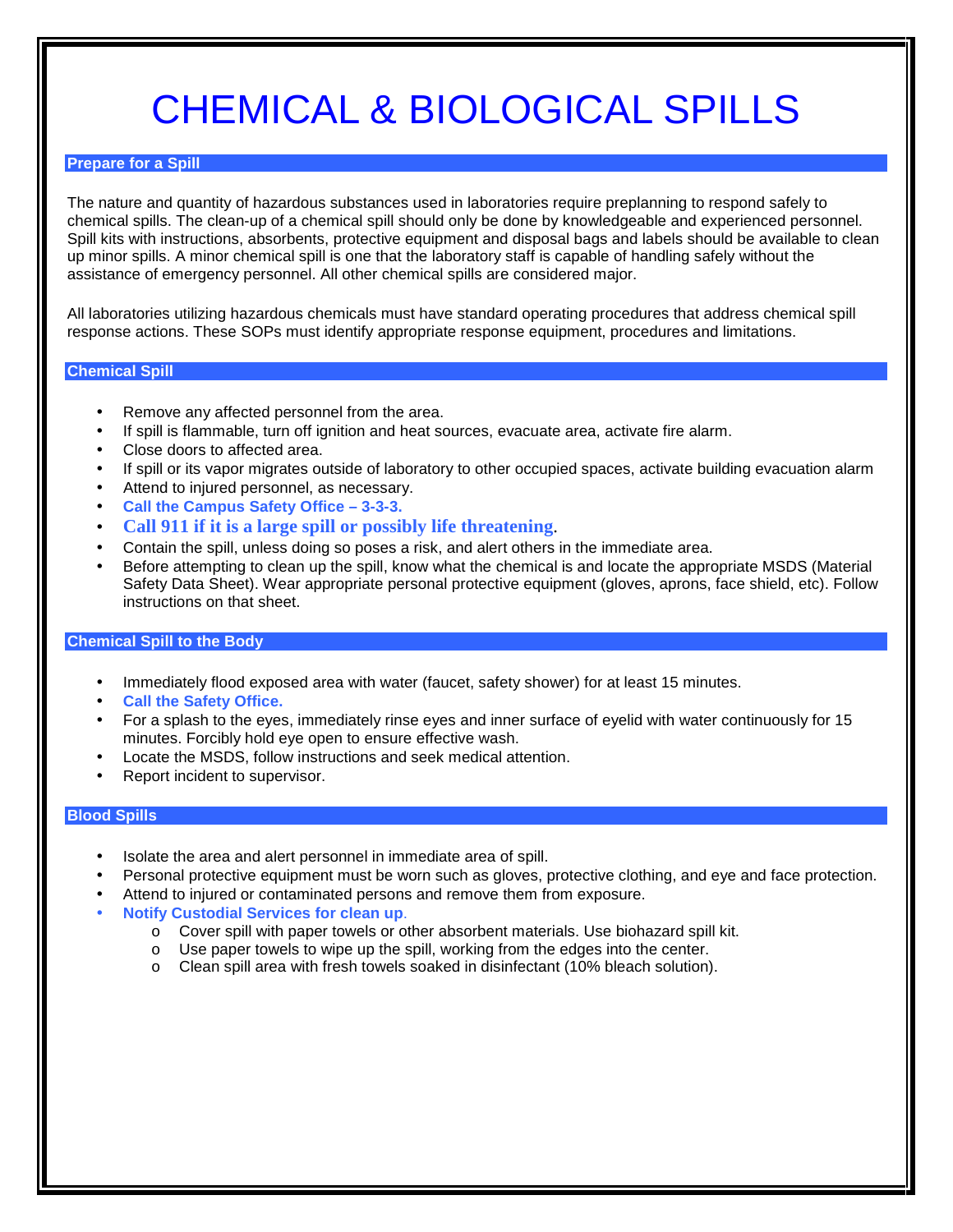## QUAKE SAFETY

### **PREPARE BEFORE A QUAKE**

- 1. **Plan an escape route and an alternate**. Locate the stairwell exit nearest you and an alternate in case the first is blocked. Keep a flashlight handy.
- 2. **Keep personal supplies in your car or desk**. A change of clothing, shoes, medication, water, and blanket are just a few things to have available.
- 3. **Secure tall furniture to the wall**. Keep heavy items on the bottom of shelves. This applies to both home and work.
- 4. **Store chemicals properly**. Separate incompatible chemicals and keep them on shelves with protective barriers or behind cupboard doors that lock.
- 5. **Learn First Aid & CPR**.

### **DURING A QUAKE - TAKE COVER**



#### I**ndoors:**



Stay indoors and take cover where you are. Watch for falling plaster, light fixtures, high bookcases, shelves, and other furniture which might slide or topple. Stay away from windows and mirrors. If in danger, get under a table or desk, against a hallway wall, or in a corner away from windows. Encourage others to follow your example. Do not run outdoors; falling debris or electrical wires may hit you.



#### **Outdoors**:

Avoid high buildings, walls, power poles, and other objects which could fall. Do not run through streets. If possible, move to an open area away from all hazards. Protect your head and neck.

#### **In Your Car:**

Stop in the safest place available, preferably an open area.



#### **If in an Elevator**:

If power fails, elevators will stop and lights will go off. Be patient. Emergency personnel will rescue you as soon as possible.

### **AFTER A QUAKE…..**

- Expect aftershocks over the next hours or days.
- Check yourself and others for injuries. Report any injuries to supervisor or emergency personnel.
- Assess your surroundings, check for damage and hazardous conditions. Report them to supervisor or emergency personnel.
- Phone systems may be severely impacted. Limit phone use to emergency calls only.
- DO NOT EVACUATE AUTOMATICALLY. Outdoor hazards may be greater than indoor hazards.
- If asked to evacuate to assembly areas, move swiftly. Grab keys, personal items and emergency supplies only if convenient and safe to do so. DO NOT USE ELEVATORS.
- Follow directions of emergency responders

### **STUDENTS WITH DISABILITIES**

- Make a list of any special needs, medications, or equipment that you have. Always keep an updated copy of the list with you.
- Keep any auxiliary device you use, along with extra batteries, medications, or other necessary items nearby at all times.
- Arrange to have "buddies" help you during an emergency.
- Know how to take cover during a quake. If you are in a wheelchair, lock the wheels once you are in a protected location.
- If you cannot move safely and quickly, stay where you are. Cover you head and body with your arms, a pillow, or blanket.
- Call for help if you need it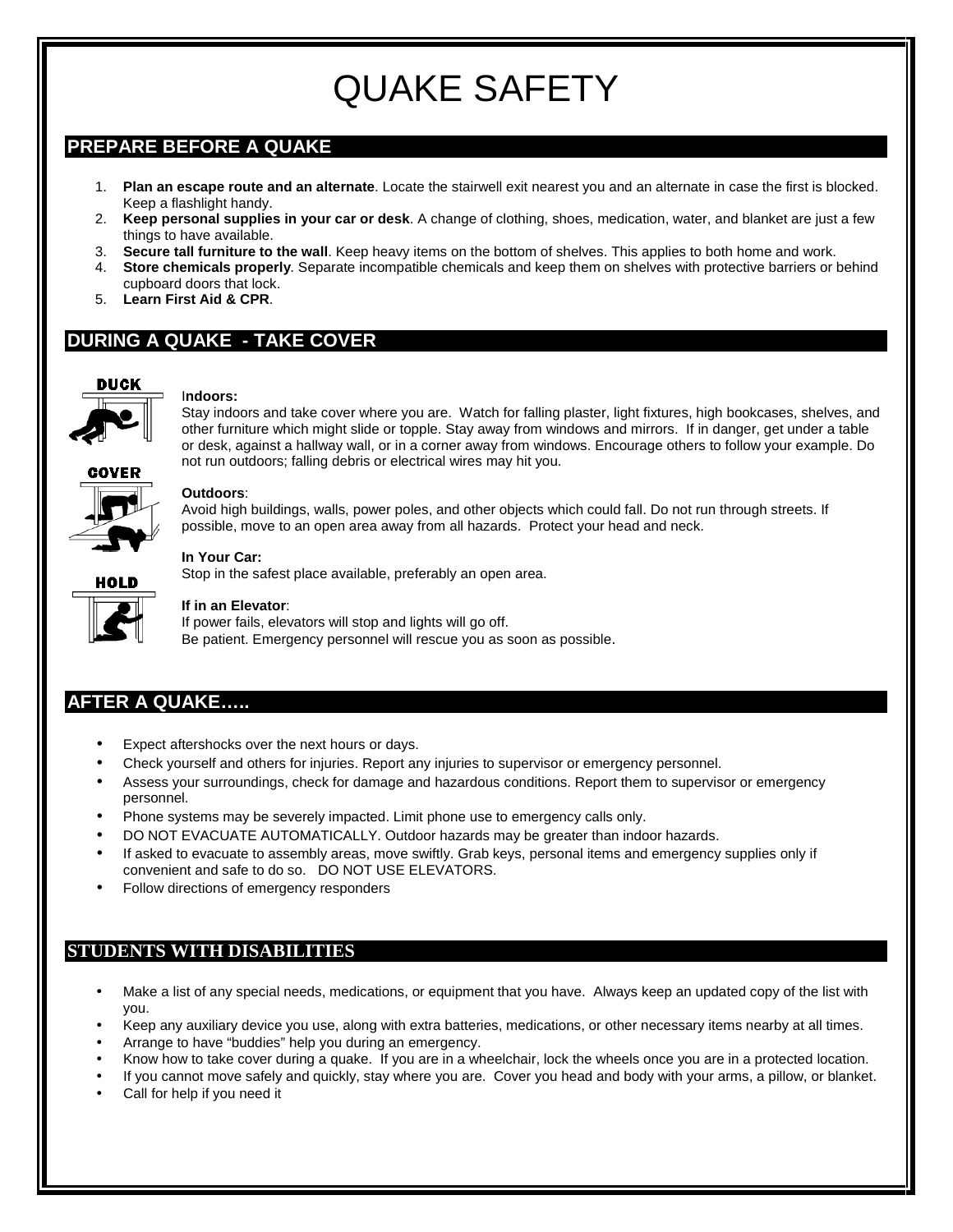## MEDICAL EMERGENCIES

### **CALL FOR HELP**

Report all on-campus medical emergencies immediately to Campus Safety – **Call 3-3-3** from a campus phone.

When a person cannot or should not be moved has breathing difficulty or suspected heart attack.

### **CALL 911**

Report the nature of the medical problem, the location of the victim and your name. The dispatcher will call paramedics, Safety Officers and Health Center personnel where applicable. Safety Officers are trained in CPR and basic first aid.

- DO NOT MOVE VICTIM UNLESS AN IMMINENT HAZARD MAKES IT UNAVOIDABLE.
- Keep the victim comfortable.
- Have someone meet and escort security staff and medical personnel to the victim. Provide all requested information.

#### **General Instructions**

#### **Unconscious Person**

- 1. Assess responsiveness.
- 2. Open the airway, check breathing, and pulse.
	- o If not breathing, give 2 breaths
	- o If no pulse, begin CPR
- 3. Place a breathing person on their side (recovery position)
- 4. Keep person warm & comfortable

#### **Choking**

If victim is coughing, or able to speak, stand by and allow victim to cough up object. If the victim is unable to speak do the following:

- 1. Stand behind the victim and wrap your arms around the victim's waist.
- 2. Grasp your hands in front of the victim; the hand that is resting against the victim's abdomen should be in a fist. Make sure that the fist is positioned between the tip of the breastbone and the navel.



- 3. With your hands tightly grasped, press your fist into the victim's abdomen, using a quick, upward thrust.
- 4. Continue abdominal thrusts if necessary.
- 5. Obtain medical help.

#### **Fainting**

1. Have the person sit down with their head between the knees or lie them down with their feet elevated.

2. Provide circulation of air and loosen tight fitting clothing.

#### **Seizures**

- 1. Protect the victim during the seizure by removing any obstacles or objects they could be injured from.
- 2. Do not use force to restrain the person.
- 3. Do not put anything in their mouth.
- 4. Only move the person if in danger.
- 5. Watch for vomiting! If the victim begins to vomit, turn them on their side to help avoid inhalation and choking.

#### **Bleeding Injuries**

- 1. Protect yourself from blood splatter! Wear protective gloves.
- 2. Apply direct pressure to the wound using a clean cloth or hand.
- **3.** Elevate the injury if possible**.**

#### **Burns, Thermal & Chemical**

- 1. Immerse burned area in cold water.
- 2. Flood chemical burn with cool water for 15 minutes.
- 3. Cover burn with dry bandages.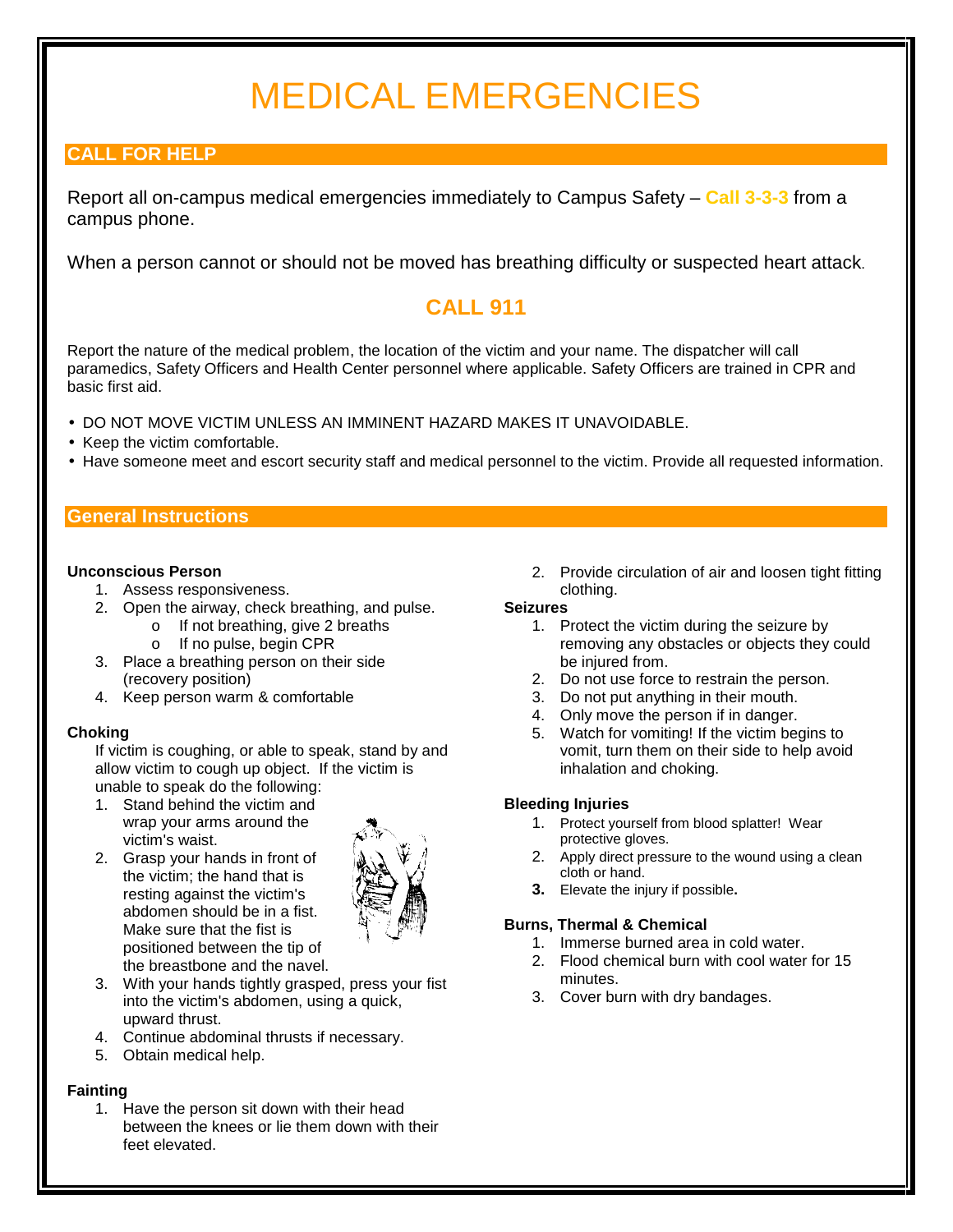## **FIRE SAFETY**

#### **When Fire or Smoke is Discovered**

| Rescue/Remove<br>Persons in Immediate Danger | Confine/Contain the Fire.<br>Lettivate Alarm and Call 9-1-1 Close Door After Exiting Area. <sup>[11]</sup> | Extinguish with<br>Portable Fire Extinguisher if<br>Possible, or Evacuate |
|----------------------------------------------|------------------------------------------------------------------------------------------------------------|---------------------------------------------------------------------------|

- 1. In the event of a fire, alert others, activate the nearest fire alarm and **GET OUT**. Move everyone away from are of fire; close (but do not lock) all doors as you move in order to slow down spread of fire.
- 2. Walk, do not run. Keep noise to a minimum. Walk carefully to avoid tripping.
- 3. Do not use elevator.
- 4. On stairways, use handrails and keep to right. .Check all doors for heat (top and bottom) with back of hand. If hot, do not open.
- 5. If you are caught in smoke, drop to hands and knees and crawl; breathe shallowly through nose and use blouse, shirt or jacket as filter.
- 6. Proceed to Evacuation Assembly Area
- 7. If you have relocated away from the building, do not return until you are notified that it is safe to do so.
- 8. If your clothing catches fire, DO NOT RUN. **STOP. . . DROP. . . ROLL**.

#### **If trapped by a fire in a room**

- 1. Place (moist, if possible) cloth material around/under door to prevent smoke from entering.
- 2. RETREAT-close as many doors as possible between you and fire. Be prepared to signal from windows, but do not break glass unless absolutely necessary. (Outside smoke may be drawn in.)

#### **TREAT ALL ALARMS LIKE A REAL EMERGENCY. DO NOT ASSUME IT'S A FALSE ALARM!**

#### **How to Use a Fire Extinguisher**



#### **Do Not Fight the Fire If:**

- The fire is larger than the size of a trash can
- You don't have adequate or appropriate equipment
- You might inhale toxic smoke
- Your instincts tell you not to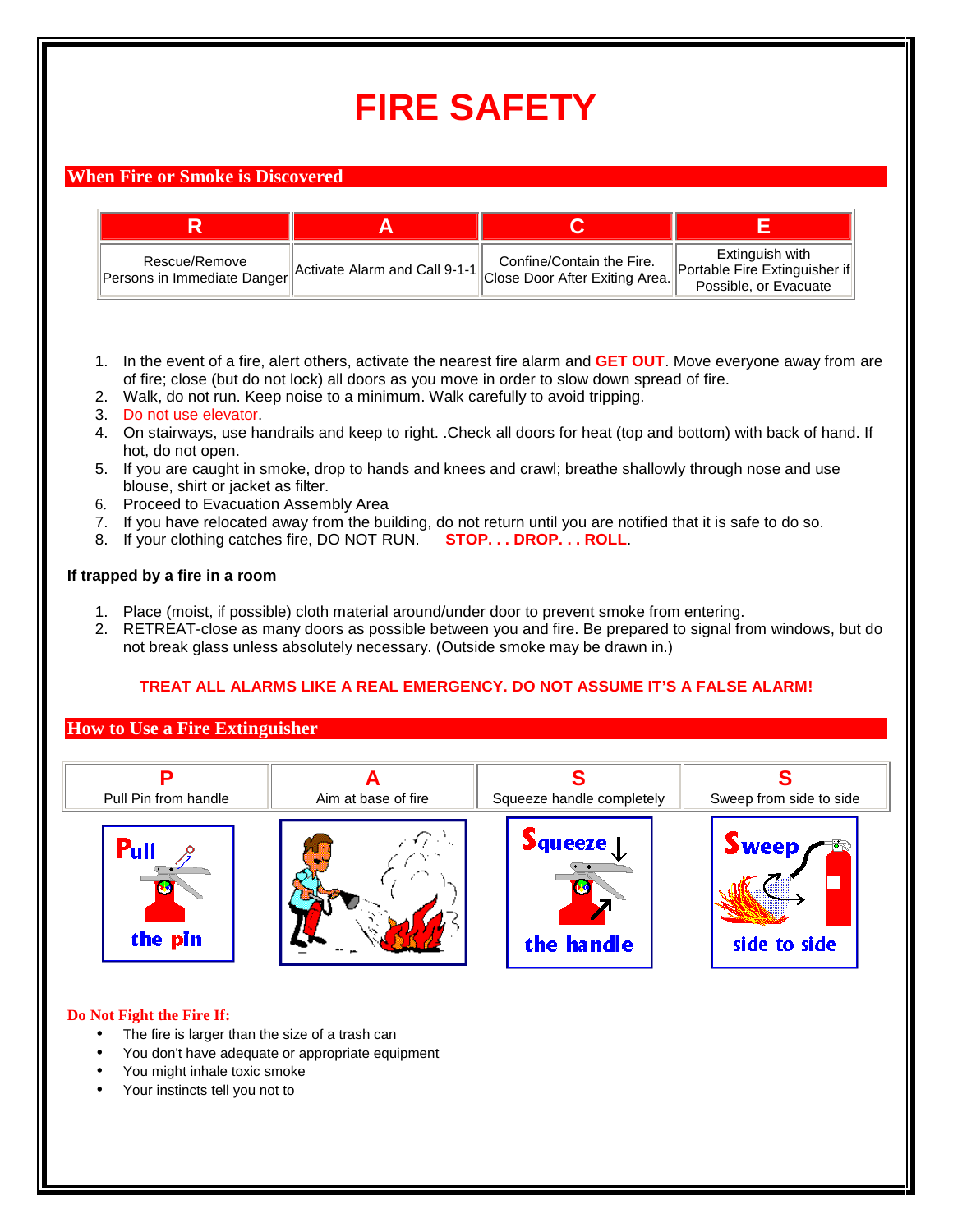### **BOMB THREAT**

Bomb threats usually come on the telephone and generally are made by individuals who want to create an atmosphere of general anxiety or panic. All bomb threats should be assumed to pose a legitimate danger to the campus population.

#### **TELEPHONED BOMB THREAT**

- Take the caller seriously, but remain calm.
- Keep caller on phone as long as possible--DELAY--ask a lot of questions.
- Get as much information about caller as possible.
- Tell a nearby co-worker to contact Security
- Ask the following questions:
	- (c) Where is the bomb located?
	- (c) If time bomb, when is it set to explode?
	- (c) What kind of bomb is it?
	- (c) Why is caller doing this?
- Do not discuss the threat in public.
- Campus Safety Officers will determine if evacuation is necessary. If you do evacuate, move to an evacuation assembly area and do not re-enter the area until instructed to do so.

Note details: sex, accent, speech impediment, age, background noises, unusual phrases, etc.

#### **Caller's Voice:**

| $\bullet$ Calm<br>• Stutter<br>• Laughter                        | • Nasal<br>$\bullet$ Excited<br>• Normal | • Slow<br>• Rapid<br>• Disguised | • Raspy<br>$\bullet$ Deep<br>• Distinct                                                                                                                                                                                        |          | $\bullet$ Loud<br>$\bullet$ Soft<br>• Deep Breathing |       |          | $\bullet$ Angry<br>• Clearing<br>Throat<br>• Crying |
|------------------------------------------------------------------|------------------------------------------|----------------------------------|--------------------------------------------------------------------------------------------------------------------------------------------------------------------------------------------------------------------------------|----------|------------------------------------------------------|-------|----------|-----------------------------------------------------|
| $\bullet$ Accent<br>If voice is familiar, who did it sound like? | • Slurred                                | $\bullet$ Lisp                   | • Ragged                                                                                                                                                                                                                       |          | • Cracked Voice                                      |       |          | • Familiar                                          |
|                                                                  |                                          |                                  | Age: __________                                                                                                                                                                                                                |          | Length of Call:                                      |       |          |                                                     |
| Accent: Local, Foreign, Regional (describe)                      |                                          |                                  |                                                                                                                                                                                                                                |          |                                                      |       |          |                                                     |
| Number at which call received: Number at which call received:    |                                          |                                  | Time: with a state of the contract of the contract of the contract of the contract of the contract of the contract of the contract of the contract of the contract of the contract of the contract of the contract of the cont |          |                                                      | Date: |          |                                                     |
| <b>Background Sounds:</b>                                        |                                          |                                  |                                                                                                                                                                                                                                |          |                                                      |       |          |                                                     |
| • Street Noises                                                  | • Factory Machinery                      |                                  | • Animal Noises                                                                                                                                                                                                                | • Voices | • PA System                                          |       | • Static | $\bullet$ Local                                     |
| • Music                                                          | • Long Distance                          | • House                          |                                                                                                                                                                                                                                | • Noises | $\bullet$ Booth                                      |       | • Motor  | • Office<br>Machinery                               |

#### **SUSPICIOUS LETTER OR PACKAGE**

If you observe a suspicious object or potential bomb on campus, Do Not Touch The Object. Clear the area and immediately call Campus Safety.

- Leaking with something unusual
- Ticking
- Exposed wiring or other suspicious hardware
- No return address
- Incorrect address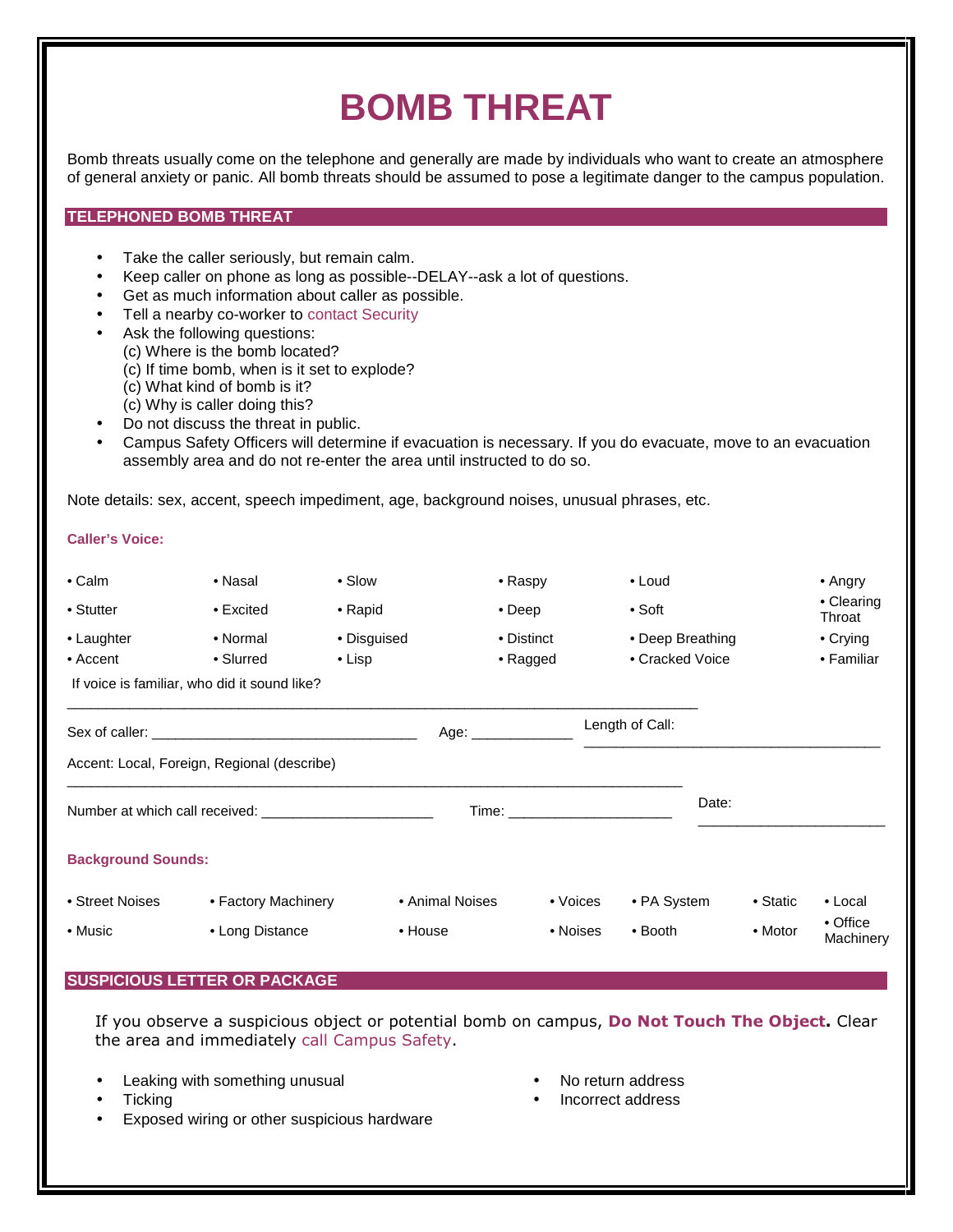## **UTILITY FAILURE**

In the event of a major failure occurring during regular business hours, immediately notify Facilities Management. If there is potential danger to the building occupants, or if the utility failure occurs after hours, weekends or holidays, notify Campus Safety**.** 

#### **Power Outages During Daylight Hours**

- o The Campus will remain open and all business and instructional operations will continue to the maximum extent possible.
- o Should safety considerations prevent work from continuing, deans/directors/chairs may reassign employees outside the work area.
- o Faculty retains the discretion to cancel the remainder of a class if instructional quality or student safety is compromised.

#### **Power Outages During Nighttime Hours**

Remain on campus for fifteen minutes in the event power is restored quickly. If power has not been restored within fifteen minutes, instruction will stop and Business Offices will close for the remainder of the evening.

#### **Elevator Failure**

If you are trapped in an elevator, use the emergency phone in the elevator to notify the Campus Safety. Remain calm.

#### **Plumbing Failure/ Flooding**

Cease using all electrical equipment. Notify Facilities Management (during regular working hours; otherwise notify Campus Safety). If necessary, vacate the area.

#### **Serious Gas Leak**

Cease all operations. DO NOT SWITCH ON LIGHTS OR ANY ELECTRICAL EQUIPMENT. REMEMBER, electrical arcing can trigger an explosion! Notify Facilities Management (during regular working hours, otherwise notify Campus Safety.) Vacate the area.

#### **Ventilation Problem**

If smoke or odors come from the ventilation system, immediately notify Facilities Management. If necessary, cease all operations and vacate the area.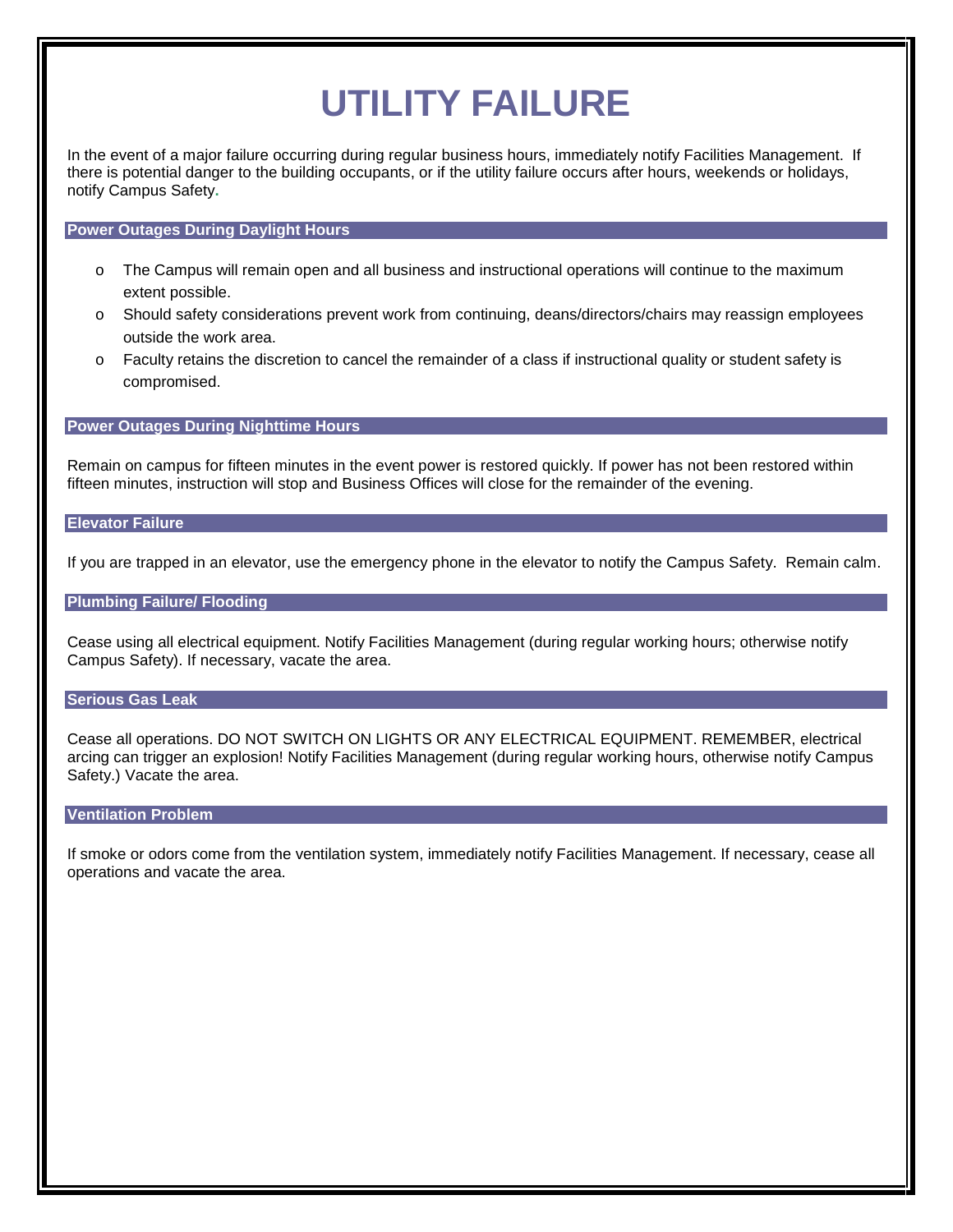## **ACTIVE SHOOTER INFORMATION**



Situations where one or more individuals are using deadly force against many people are very fluid and changing. It is impossible to anticipate exactly how the situation will evolve. It is impossible to provide absolute guidelines. Thinking through possible actions now may give you an important advantage. Active shooter incidents can happen at any location where people gather and usually start quickly and without warning.

#### **Action Steps**

Hearing gun fire may be your first indication that something is wrong. Assess your situation as best you can and take action.

**Call 911 as soon as it is safe to do so.** If you can, get a good description of the criminal. Note height, weight, sex, race, approximate age, clothing, method and direction of travel, and his/her name, if known. If the suspect is entering a vehicle, note the license plate number, make and model, color, and outstanding characteristics. All of this takes only a few seconds and is of the utmost help to the responding officers.

An individual must use his/her own discretion during an active shooter event as to whether he/she chooses to run to safety or remain in place. There are risks and benefits to both decisions and your decision will need to be based on your individual situation. Below are some options and best practices:

- □ **Get Out.** In general, the more distance you can put between yourself and the shooter the better. Do not go towards the sounds of gunfire to investigate and/or try to help. Get away from the area. Try to be a moving target vs. a non-moving target.
- □ **Hide Out**. If you can not get out of the area but are somewhat distant from the shooting consider hiding out and **locking down** your area as an option. You may choose to try and secure the room you are in or go to a near-by room that can be secured.
	- If possible, close and lock the outside door to the room.
	- Barricade the door with desks, tables or whatever else is available. Your goal is to keep the shooter from entering your room
	- Close the blinds, turn off the lights, remain quiet.
	- Spread out and move behind objects that may conceal you from the suspect.
	- If a fire alarm goes off while you are in lock down assess the situation before leaving your shelter. The alarm may have been set off by the shooter(s). If you smell smoke or see fire you need to exit.
- □ **Take Out**. A last option, you may choose be to fight back instead of being a passive target. An individual must use his/her own discretion about when he or she must engage a shooter for survival. Creating a distraction, by yelling or throwing something at or towards the assailant might provide a momentary advantage. Quietly discuss with others in the room what you will do if the shooter enters the room.

#### **What to Expect From Responding Police Officers**

Police officers responding to an active shooter are trained to proceed immediately to the area in which shots were last heard in order to stop the shooting as quickly as possible.

If you encounter the Police, do exactly as the officers instruct. Put down any bags or packages you may be carrying and keep your hands visible at all times; if instructed to do so, lie down. If you know where the shooter is, tell the officers.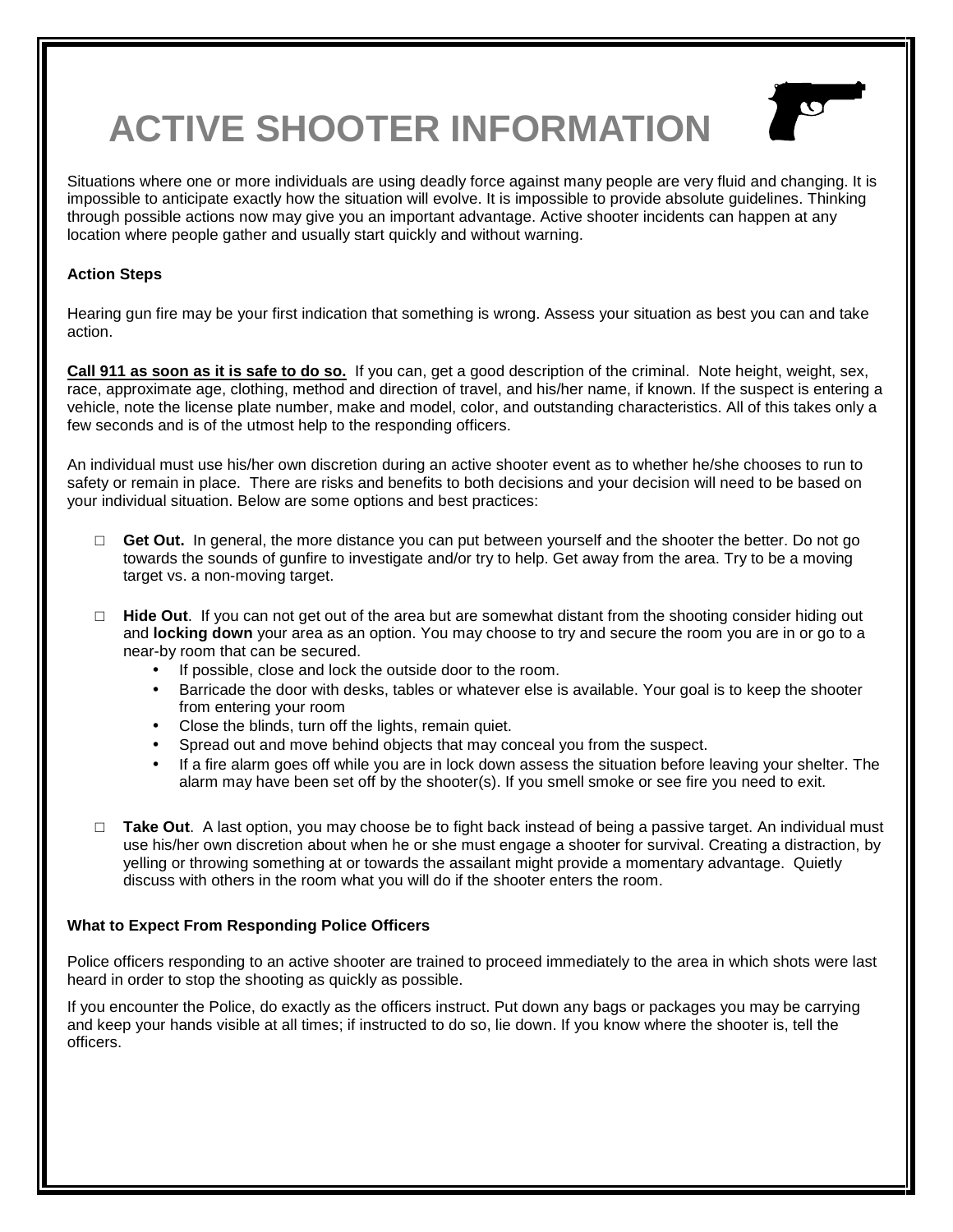### **THREATENING OR VIOLENT BEHAVIOR**

#### **Crisis Intervention & Threat Assesment**

Students who are experiencing a psychological or emotional crisis often need immediate help and intervention. Some examples of serious crises include: 1) suicidal or homicidal thoughts or impulses; 2) sexual or physical assault; 3) hearing voices or otherwise misperceiving reality; 4) overwhelming loss, such as a death in the family. Listed below are services available in crisis situations.

The Campus **Psychological Services** department provides crisis intervention during the Health and Wellness Center hours. Call or come to the Psychological Services office and MAKE IT CLEAR THAT YOU ARE IN CRISIS. Every effort will be made to respond as soon as possible. In additional to crisis intervention, Psychological Services offers short-term individual therapy, group therapy, assessment and referral to students on an appointment basis. Below are other avenues of help.

| Suicide Prevention Hotline               | $\parallel$ (800) 784-2433 |
|------------------------------------------|----------------------------|
| Sexual Assault/Rape Crisis Hotline       | $\parallel$ (714) 957-2737 |
| Domestic Violence Hotline                | $\parallel$ (877) 854-3594 |
| Child Abuse - Orangewood Children's Home | $\parallel$ (714) 935-7080 |
| Child or Parent Emergency Services       | $(800)$ 422-4453           |
| OC Child Protective Services             | $(714)$ 940-1000           |

#### **Threats & Violence**

Everyone is asked to assist in making the campus a safe place by being alert to suspicious situations or persons and by reporting them to Campus Safety. If you are the victim or witness to any violation of the law, such as assault, robbery, overt sexual behavior, etc., immediately contact Campus Safety **or call 911**.

Do not attempt to apprehend or interfere with the criminal except in the case of self defense. **Do Not Take Any Unnecessary Chances!** 

If a person becomes disruptive (violent, threatening, bizarre behavior), immediately notify your supervisor and contact Campus Safety**.**

**IF IN IMMEDIATE DANGER**, shout, yell for help, send a runner for help, make noise in any other way you can. Pull a fire alarm, run, try to make your way towards a phone and call 911

#### **Campus Demonstrations**

Most campus demonstrations will be peaceful, and everyone should attempt to carry on business as normally as possible. Avoid provoking or obstructing the demonstrators. Should a disturbance occur, call the Campus Safety Department and do the following:

- o Alert all individuals in the area of the situation.
- o Lock all doors; secure all files, documents and equipment.
- o If necessary, cease operations and evacuate.

Campus Safety will assess the situation and will notify local authorities if needed.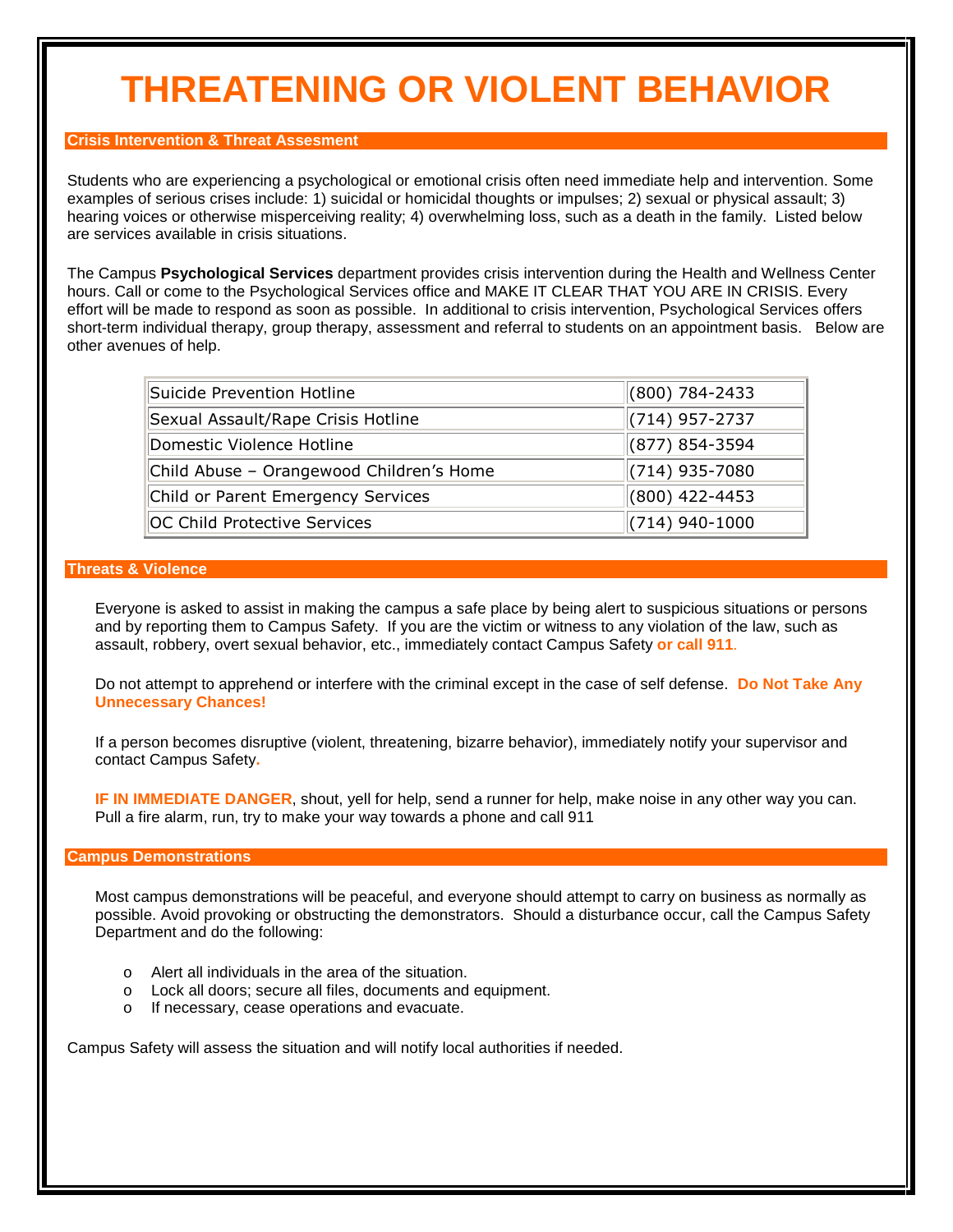### **BUILDING EVACUATION**

#### **Evacuation Procedures**

- 1. Everyone must leave the building immediately if the fire alarm is activated, or if directed to do so by Campus Safety officers or building managers.
- 2. To exit the building, use the nearest safe exit or exit stairwell. **Never use elevators in an emergency evacuation**.
- 3. If the nearest exit or exit stairwell is obstructed by smoke, fire or other hazards, proceed to another exit or exit stairwell.
- 4. During stairwell evacuation, hold the handrail and stay to one side of the stairwell. Allow enough room for others to enter the flow of traffic.
- 5. Once outside the building, assemble away from the facility and stand by for instructions from emergency personnel. Every department should have an agreed-upon evacuation assembly location outside the building.
- 6. Do not re-enter the building until given the "all clear" by emergency personnel. **7.** Take time now to identify alternate paths to exit the building, noting the location of all stairwells and the location of your assembly area.

#### **Shelter in Place**

In some unusual situations, it may be necessary to remain inside the building, or "shelter in place," rather than evacuate. Examples include a civil disturbance, campus shooting, or terrorist incident involving chemical weapons. If directed to shelter in place, do the following:

- 1. Go indoors.
- 2. Close doors and windows.
- 3. Move to an interior room away from windows.
- **4.** Stay in place until notified by Campus officials.

#### **Emergency Evacuation for People with Disabilities**

In the event of a building evacuation, some individuals with disabilities may require special assistance. Everyone can help by becoming aware of those who may need assistance.

#### **Mobility Disability - Wheelchair User**

For wheelchair users on upper floors, assistance normally will be provided by trained Fire Department personnel. Building occupants should remain with the disabled person in a room with an exterior window, a telephone, and a solid

door. Send someone out to notify emergency personnel of the location of the person in need of assistance. Fire Department personnel then can assist the person. When individuals with mobility disabilities are in immediate danger and cannot wait for professional assistance, ask them first for advice about how to best assist or move them before attempting any rescue. One technique for evacuating individuals with mobility disabilities is the **two-person cradle carry** as shown. Never leave the wheelchair in a stairwell.

#### **Visual Disability**

- Explain the nature of the emergency. Alarms or confusion may disorient a person, even when normally familiar with the area.
- Give verbal instructions and guide individuals to safety by having them hold onto your arm below the elbow.
- Verbally say where you are as you walk and describe any obstacles in the path.
- When you have reached safety, orient individuals as to where they are and ask them if they need further assistance before leaving.

#### **Deaf and Hard of Hearing**

- Get the attention of individuals by touching their shoulders, flashing room lights, or waving your arms.
- Write on a board or paper the nature of the emergency and evacuation route.
- Use visual cues and gestures to explain what is happening and what to do